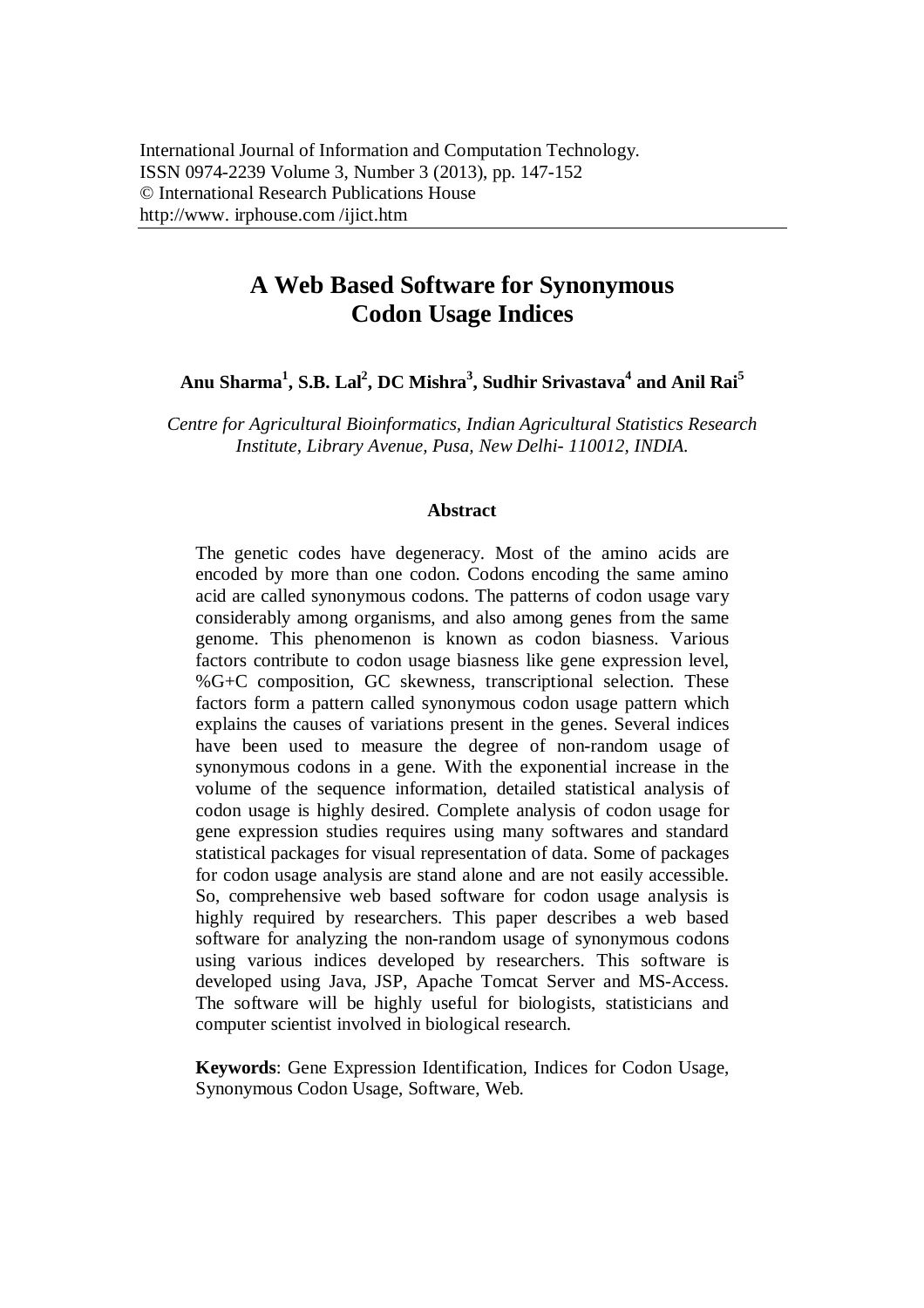### **1. Introduction**

The spread of Internet and the growing demand of services from the web users have changed and are still changing the way to organize the work or the study. Statistical software packages have been used for decades to perform statistical analyses. Rapid advancements on the internet technology front have expanded the potential for these packages. An online software development environment allows data sets and analyses to be shared and researchers to communicate with each other quickly and conveniently.

Statistical analysis of codon usage remains low may be due to lack of programs for codon usage. Many Commercial software packages available for multivariate analysis are not specifically designed to deal with the biological problems. With the advancement in web technology, it is desired to make available these analyses on the web for quick reference. This paper describes a comprehensive web solution named, WebSynCod, for synonymous codon usage analysis for gene expression identification using client-server architecture. This system can be accessed any time from arbitrary platforms through internet. It includes online analysis using of indices of codon usage. The software has been developed using three-tier client and server architecture. This software will help researchers in carrying out analysis on web.

### **2. Background**

Codon usage indices have been extensively studied in the literature for the tabulation and investigation of codon usage. Two types of codon usage indices have been constructed one for calculating codon usage deviation and second that measure codon bias towards a subset of preferred codons. Some of the indices used for codon usage deviation are P2 (Gouy and Gautier, 1982), P (Gribskov et al., 1984), GC3 (Nichols et al. 1980), GC Skew, effective number of Codon usage (ENC, Wright, 1990), relative synonymous codon usage (Sharp et al., 1986), frequency of optimal codon (Ikemura 1981), codon bias index (Benetzen and Hall, 1982) and codon adaptation index (Sharp and Li, 1987).

Vetrivel, U. et al. (2007) has developed a software named ACUA (Automated Codon Usage Tool) to perform high throughput sequence analysis aiding statistical profiling of codon usage. Gupta and Ghosh (2000) have developed a non-redundant codon usage database from the complete genomes of 17 organisms. GC percentage at the coding region as well as the three different codon positions was tabulated for each organism. Nakamura et al. (1996) had developed programs that tabulate codon usage of species directly from publically available databases. John (1999) had developed software named codonW to simplify the Multivariate analysis (correspondence analysis) of codon and amino acid usage. It also calculates standard indices of codon usage. But it does not have any in-built graphics for visual representation of results. Countcodon program is web based program to count the number of codons only (http://www.kazusa.or.jp/codon/countcodon.html).codonO(2005) was written based on the C programming language to calculate synonymous codon usage order (SCUO) for each open reading frame (ORF). It is freely available from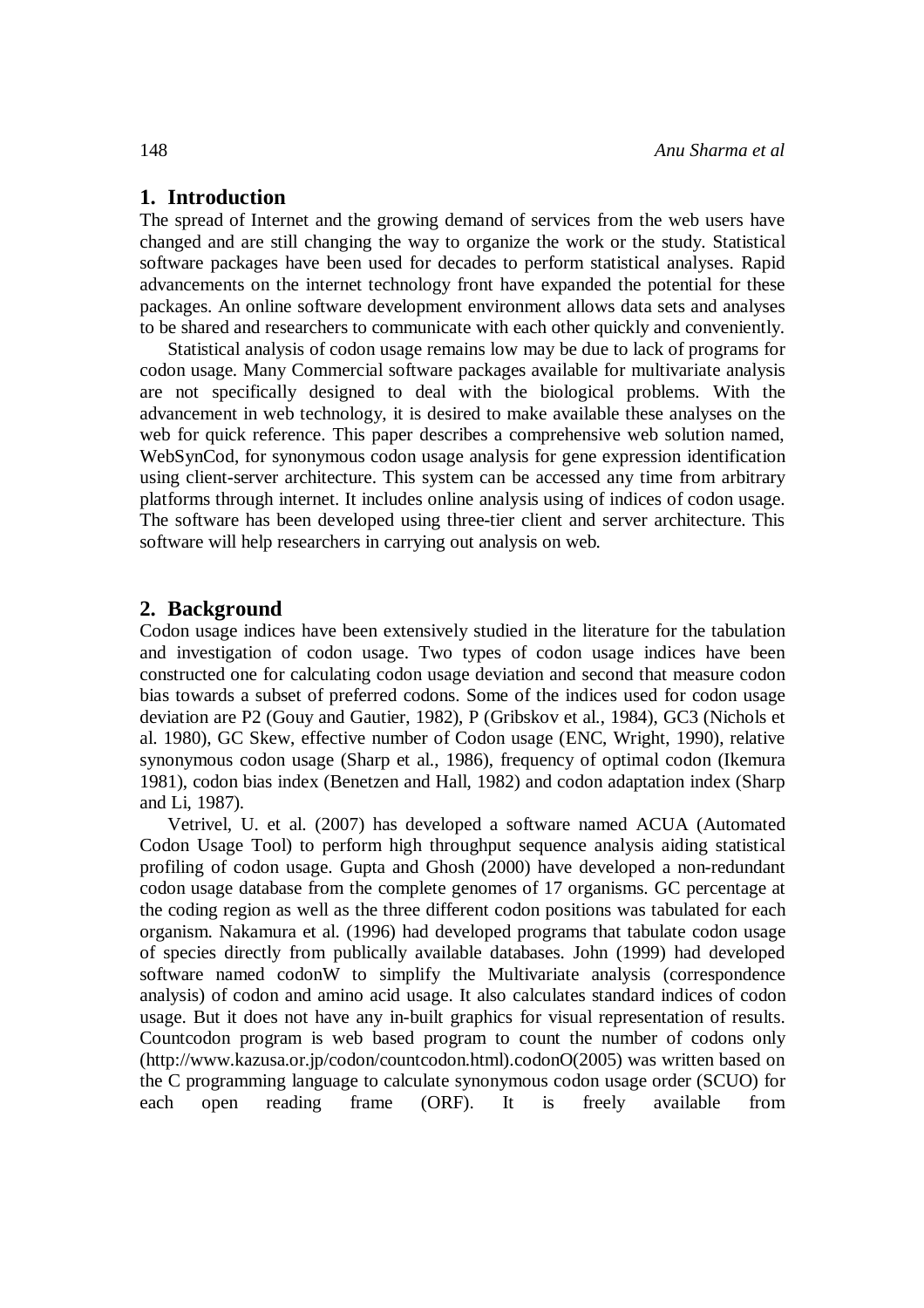http://digbio.missouri.edu/,wanx/cu/codonO/. Complete analysis of codon usage for gene expression studies requires the calculation of many indices. Some of the packages available for codon usage analysis are stand alone and are not easily accessible. So, comprehensive web based software for codon usage analysis is highly required by researchers.

# **3. three-tier Architecture of Websyncod**

WebSYNCod is implemented as a layered structure with each layer corresponding to a different functionality. The three-tier architecture of WebSYNCod is given in Fig. 1.



**Fig. 1**: Three Tier Architecture of WebSYNCod.

The User Interface Layer has been implemented using Hyper Text Markup Language (HTML) and JavaScript. Server Side Application Layer has been implemented using Java Server Pages (JSP). Database Layer has been implemented using MySQL.

# **4. Software Description**

The Software for Synonymous Codon Usage Analysis (WebSYNCod) has been developed for web platform and programming has been done with the JSP and Java programming language. It has been developed on Intel based computer with 166 MHzclock speed, Microsoft Windows 7 Operating System and 2.0 GB RAM. NetBeans development environment has been used as a platform for development of the software.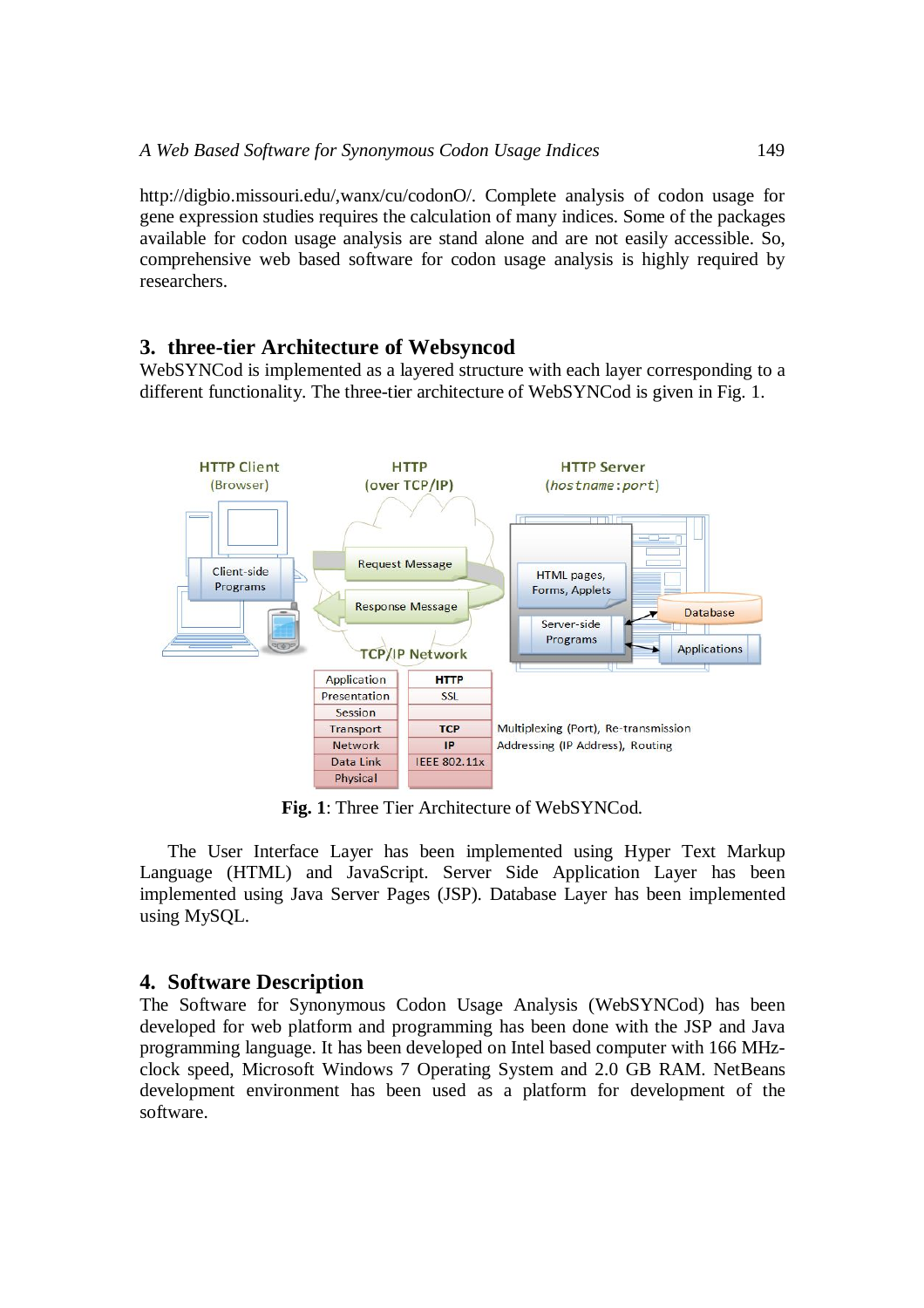The Home page (Fig. 2) of the software presents the user with a brief welcome note on the software. User may create new account or may log on using the existing account.



**Fig. 2**: Home page of WebSYNCod.

# **4.1 Input data handling**

Sequences to be analyzed should be in a single file. A header line is defined as anyline whose first character is a right angled bracket '>'. There may beany number of header lines but they must precede each sequence, and the second or subsequentheader lines are ignored. Those lines whosefirst character is not'>' are considered to be sequence data. Sequences must be in the correct reading frame, and should not contain untranslated 5' or 3' sequence. WebSYNCod assumesthat the first character of the sequence is the first base of the first codon. The format of each line of sequence data is relaxed; sequences can be either upper or lower case characters. Input lines may be any width and contain spaces and/or numbers.

Input data handlingmodule has been designed and developed for reading data for computation of WebSYNCod. Client is required to upload the input data in fasta file format or can also paste or enter the data as shown in Fig. 3.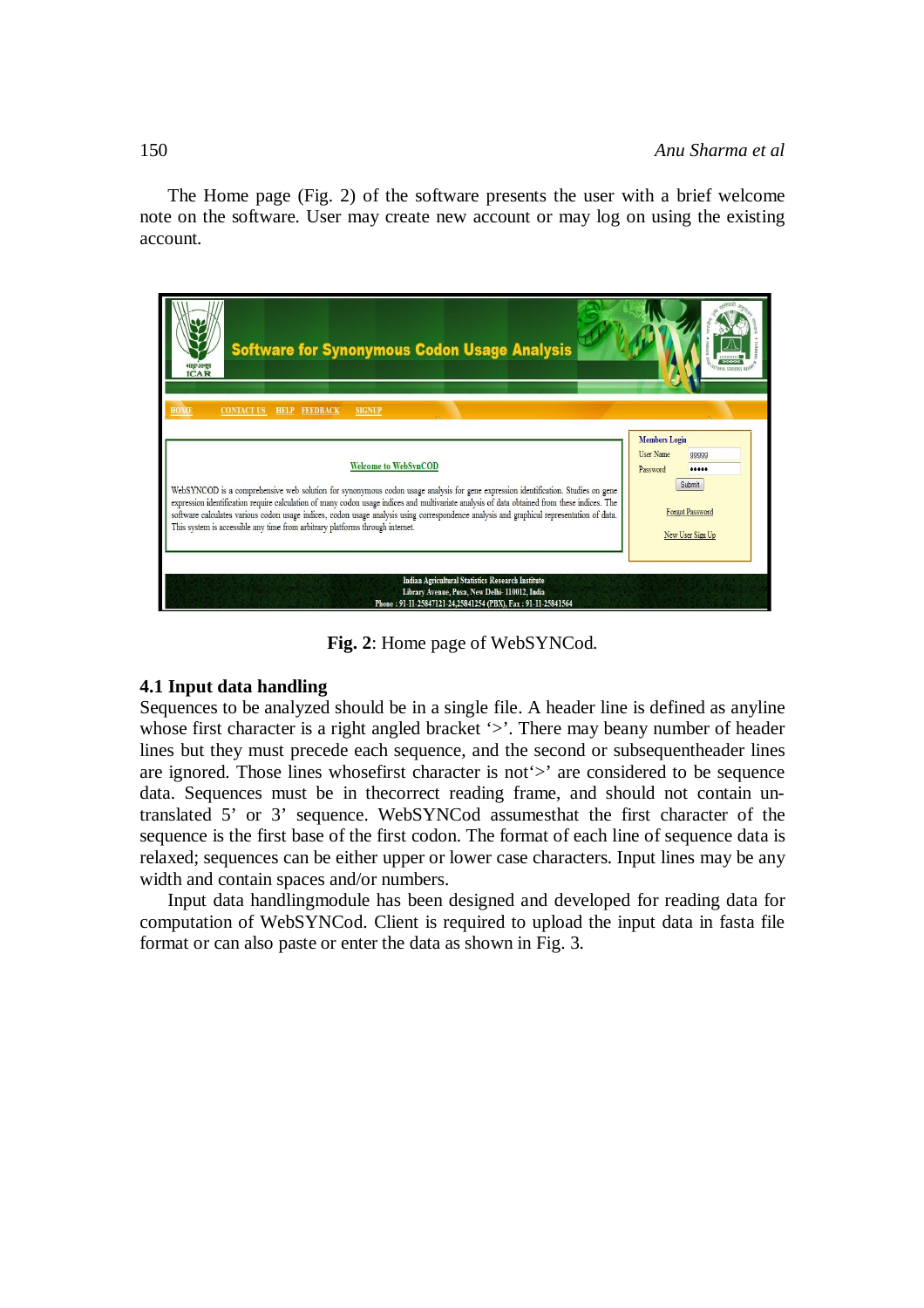|                         | <b>Upload a FASTA File</b> |
|-------------------------|----------------------------|
| <b>Choose the File:</b> | Browse                     |
|                         | Upload File                |

**Fig. 3**: Uploading Fasta File.

### **4.2 Codon Usage Indices**

The software provides the facility for calculation of base nucleotide composition, bases nucleotide composition at third position, GC and GC3 contents. The software also calculates Codon Adaption Index (CAI), Codon Bias Index (CBI), RSCU and frequency of optimal codons as shown in Fig. 5. Selection of some options of indices will cause the software to prompt for additional files. The indices CAI, CBI and Fop, quantify the adaptation of codon usage towards a set of optimal codons. While optimal codons are known for *E.Coli* and *Saccharomyces cerevisiae*are in-built into software, for most species they are not known. Therefore, selecting one of these indices will cause the software to prompt for a personal choice of optimal codons.

|                     | <b>Software for Synonymous Codon Usage Analysis</b> |                     |                                           |                |                   |                |                 |                               |       |
|---------------------|-----------------------------------------------------|---------------------|-------------------------------------------|----------------|-------------------|----------------|-----------------|-------------------------------|-------|
|                     |                                                     |                     |                                           |                |                   |                |                 |                               |       |
| <b>EOUENCE EILE</b> | <b>CODON USAGE ANALYSIS</b><br><b>ANALYSIS</b>      |                     | <b>DESCRIPTION</b>                        |                | <b>CONTACT US</b> |                | <b>ABOUT US</b> | <b>FEEDBACK</b>               | SIGNU |
|                     |                                                     |                     |                                           |                |                   |                |                 |                               |       |
|                     |                                                     |                     |                                           |                |                   |                |                 |                               |       |
|                     |                                                     |                     |                                           |                |                   |                |                 |                               |       |
|                     |                                                     |                     |                                           |                |                   |                |                 |                               |       |
|                     |                                                     | Codon Usage Indices |                                           |                |                   |                |                 |                               |       |
|                     | Seq No.                                             | # Svn.Cod.          | A3                                        | G <sub>3</sub> | <b>T3</b>         | C <sub>3</sub> |                 | <b>GC Content GC3 Content</b> |       |
|                     | D. melanogasterCyp6a2-PA type=CDS                   | 482                 | 0.09524 0.53211 0.14392 0.53598 0.56588   |                |                   |                |                 | 0.80913                       |       |
|                     | D. melanogasterCyp6a8-PA type=CDS                   | 489                 | 0.26902 0.36607 0.30273 0.3598 0.47233    |                |                   |                |                 | 0.54806                       |       |
|                     | D. melanogasterCyp4d1-PB type=CDS                   | 486                 | $0.10622$ 0.54261 0.11794 0.50614 0.59311 |                |                   |                |                 | 0.81687                       |       |
|                     | D. melanogasterCyp4d1-PA type=CDS                   | 491                 | 0.08443 0.52738 0.1393                    |                |                   |                | 0.54726 0.57747 | 0.82077                       |       |
|                     | D. melanogasterCyp18a1-PA type=CDS                  | 507                 | 0.08483 0.48315 0.125                     |                |                   |                | 0.58726 0.59603 | 0.83037                       |       |
|                     | D. melanogasterCyp18a1-PB type=CDS                  | 507                 | 0.08483 0.48315 0.125                     |                |                   |                | 0.58726 0.59603 | 0.83037                       |       |

**Fig. 4**: Screen Showing Codon Usage Indices.

# **5. Conclusion**

WenSYNCod provides online facility for gene expression identification using synonymous codon usage analysis after it is hosted through a web server. It can save time by doing complex calculations automatically on its own and generating results in understandable format. The software is user friendly and does not demand expertise of computer programming. User can register, login, see results and save result in Excel